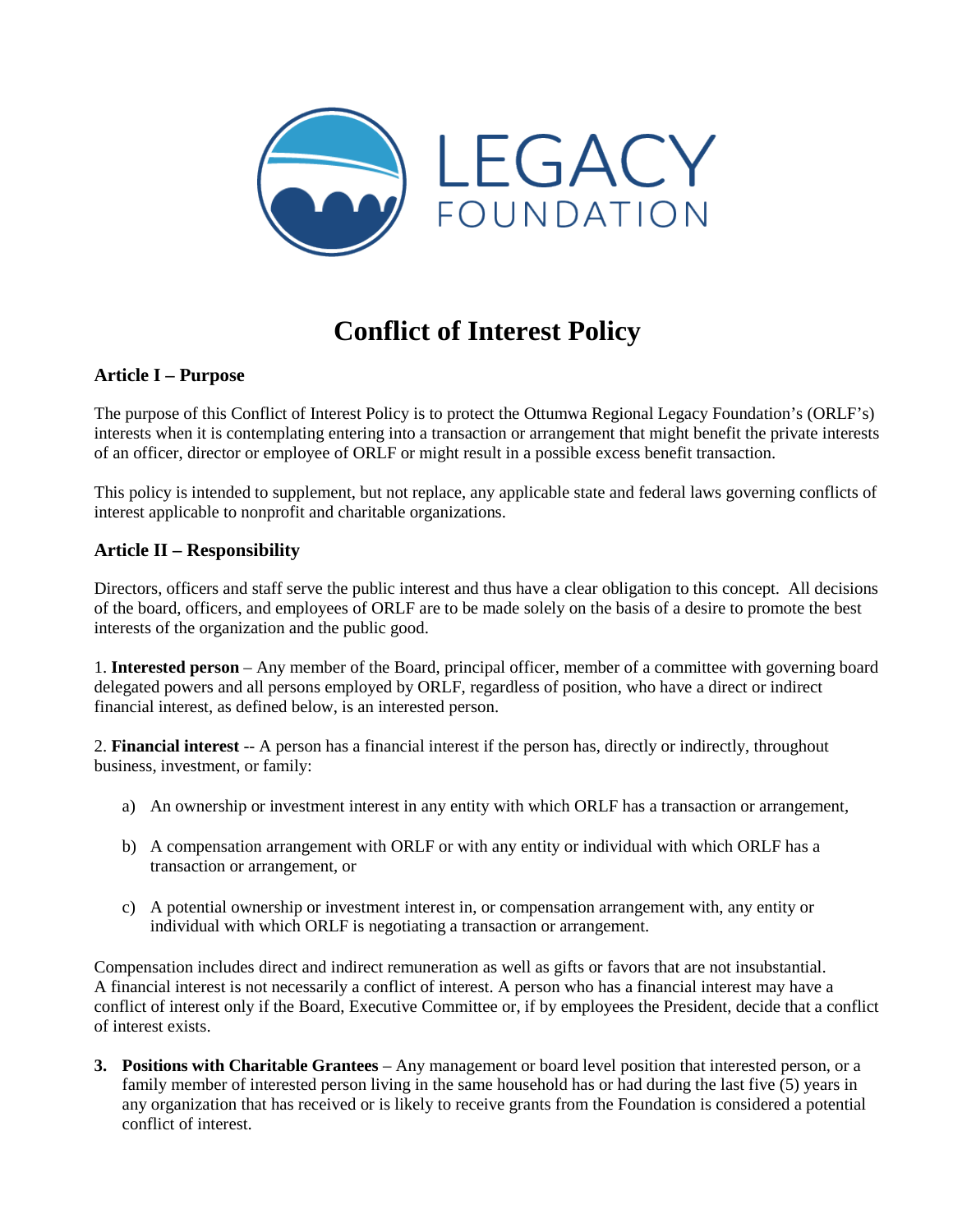# **Article III – Procedures**

1. **Duty to Disclose --** In connection with any actual or possible conflict of interest, an interested person must disclose the existence of the financial interest and be given the opportunity to disclose all material facts to the Board, Executive Committee or, if by employees, the President.

2. **Recusal of Self –** Any interested person may recuse him or herself at any time from involvement in any decision or discussion whereas he or she believes there is a potential conflict of interest, without going through the process for determining whether a conflict of interest exists.

3. **Determining Whether a Conflict of Interest Exists --** After disclosure of the financial interest and all material facts, and after any discussion with the interested person, he/she shall leave the board or committee meeting while the determination of a conflict of interest is discussed and voted upon. The remaining board or committee members shall decide if a conflict of interest exists. Those potential conflicts of interest including staff shall be referred to the President for review.

#### 4. **Procedures for Addressing the Conflict of Interest**

- a) An interested person may make a presentation at the Board or committee meeting, but after the presentation he/she shall leave the meeting during the discussion of, and the vote on, the transaction or arrangement involving the possible conflict of interest.
- b) The chairperson of the Board or committee shall, if appropriate, appoint a disinterested person or committee to investigate alternatives to the proposed transaction or arrangement
- c.) After exercising due diligence, the Board or committee shall determine whether ORLF can obtain with reasonable efforts a more advantageous transaction or arrangement from a person or entity that would not give rise to a conflict of interest.
- d.) If a more advantageous transaction or arrangement is not reasonably possible under circumstances not producing a conflict of interest, the Board or committee shall determine by a majority vote of the disinterested directors whether the transaction or arrangement is in ORLF's best interest, for its own benefit, and whether it is fair and reasonable. In conformity with the above determination, it shall make its decision as to whether to enter into the transaction or arrangement.
- e.) With respect to restraint on participation by staff, the President, or, where applicable, the Board Chair shall take such action as is necessary to assure that the transaction is completed in the best interests of ORLF without the substantive involvement of the person who has the possible conflict of interest.

#### 5. **Violations of the Conflicts of Interest Policy**

- a) If the Board, committee or President has reasonable cause to believe an interested person has failed to disclose actual or possible conflicts of interest, it shall inform the interested person of the basis for such belief and afford the interested person an opportunity to explain the alleged failure to disclose.
- b.) If, after hearing the interested person's response and after making further investigation as warranted by the circumstances, the Board, committee or President determines the interested person has failed to disclose an actual or possible conflict of interest, it shall take appropriate disciplinary and corrective action.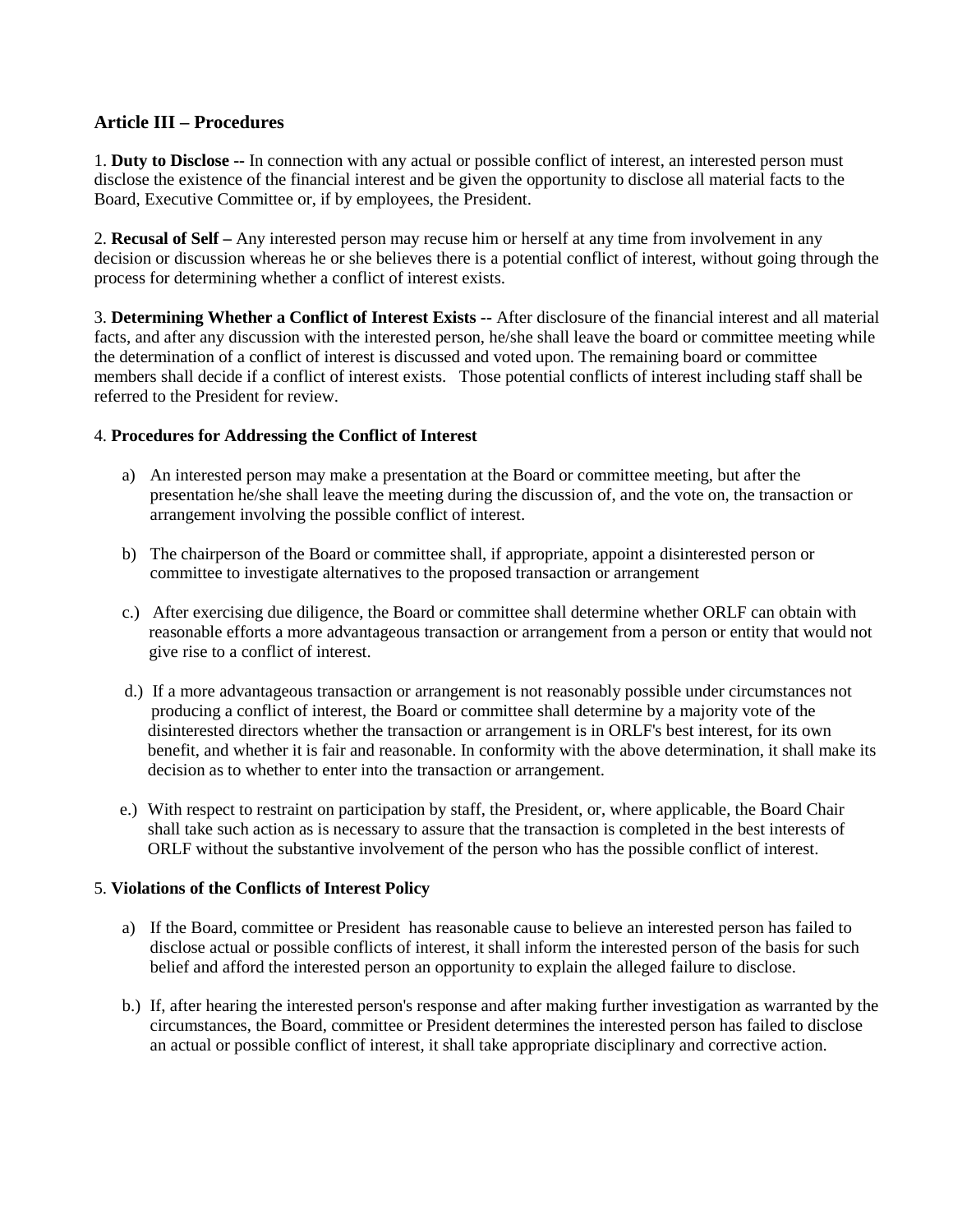# **Article IV – Records of Proceedings**

The minutes of the Board and all committees with Board delegated powers shall contain:

- a) The names of the persons who disclosed or otherwise were found to have a financial interest in connection with an actual or possible conflict of interest, the nature of the financial interest, any action taken to determine whether a conflict of interest was present, and the Board's or Executive Committee's decision as to whether a conflict of interest in fact existed.
- b.) The names of the persons who were present for discussions and votes relating to the transaction or arrangement, the content of the discussion, including any alternatives to the proposed transaction or arrangement, and a record of any votes taken in connection with the proceedings.

#### **Article V – Compensation**

- a) A voting member of the Board who receives compensation, directly or indirectly, from ORLF for services is precluded from voting on matters pertaining to that member's compensation.
- b.) A voting member of any committee whose jurisdiction includes compensation matters and who receives compensation, directly or indirectly, from ORLF for services is precluded from voting on matters pertaining to that member's compensation.
- c.) No voting member of the Board or any committee whose jurisdiction includes compensation matters and who receives compensation, directly or indirectly, from ORLF, either individually or collectively, is prohibited from providing information to any committee regarding compensation.

#### **Article VI – Annual Statements**

1. Each director, principal officer, member of a committee with Board delegated powers and employee shall annually sign a statement which affirms such person:

- a) Has received a copy of the Conflict of Interest Policy,
- b) has read and understands the policy, and
- c) has agreed to comply with the policy.

2. If at any time during the year, the information in the annual statement changes materially, the interested person shall disclose such changes and revise the annual disclosure form.

4. The Executive Committee and President shall regularly and consistently monitor and enforce compliance with this policy by reviewing annual statements and taking such other actions as are necessary for effective oversight.